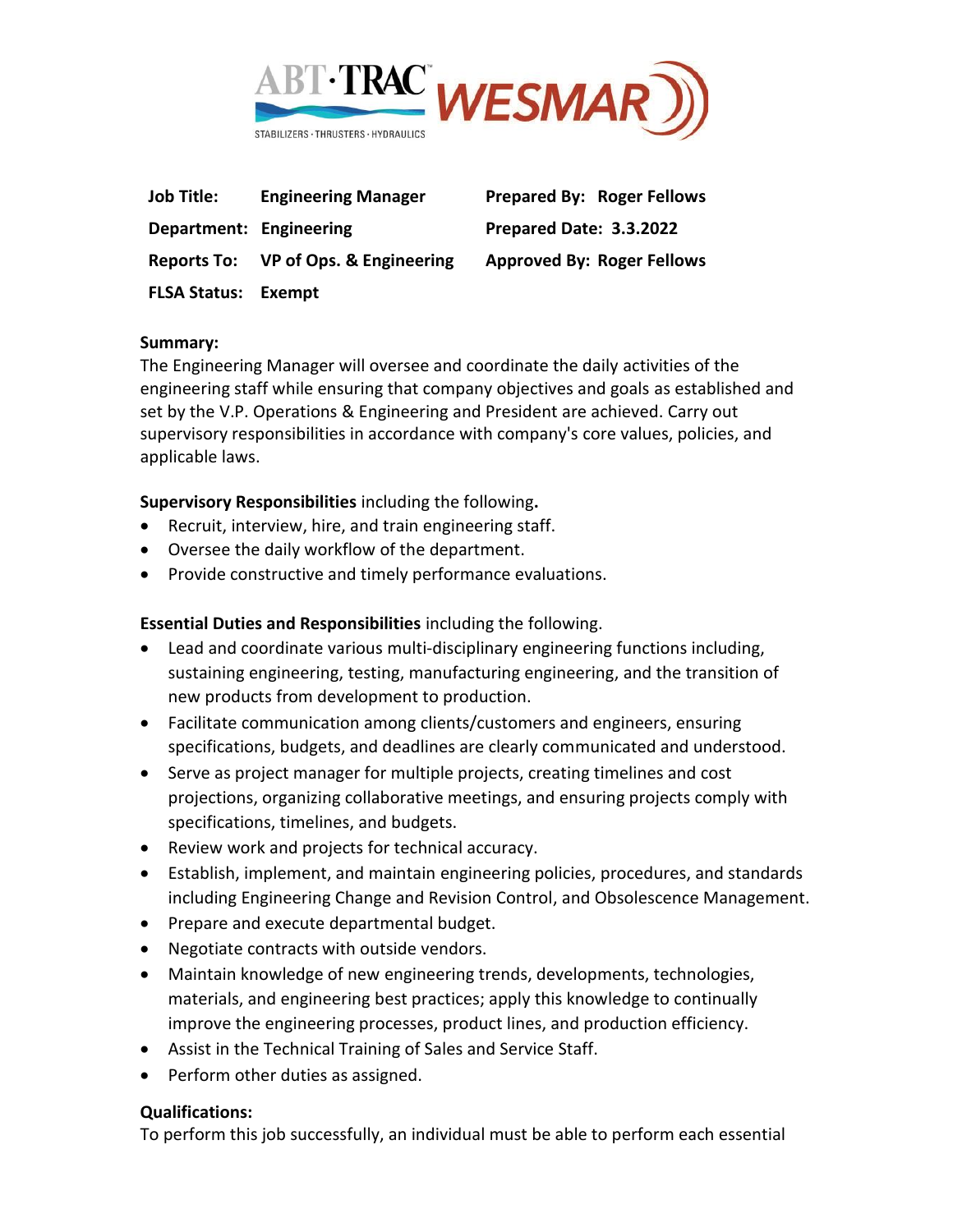duty satisfactorily. The requirements listed below are representative of the knowledge, skill, and/or ability required.

## **Education, Experience, Training or Skills Required:**

Requires a bachelor's degree in Engineering and 10 years of experience in engineering positions including 3-5 Years of management responsibility. Experience with implementation and maintenance of Manufacturing ERP systems. Ability to rely on extensive experience and judgment to plan and accomplish goals. Perform a variety of tasks. Lead and direct the work of others. A wide degree of creativity and latitude is expected.

### **Skills & Proficiencies:**

- Thorough understanding of engineering theory and design criteria.
- High level of proficiency with electro-mechanical systems and integration.
- Solid understanding of software development process and techniques.
- Thorough understanding of applied math and physics.
- Excellent interpersonal and customer service skills.
- Excellent organizational skills and attention to detail.
- Excellent time management skills with a proven ability to meet deadlines.
- Strong analytical and problem-solving skills.
- Strong supervisory and leadership skills.
- Ability to prioritize tasks and to delegate them when appropriate.
- Proficient with Microsoft Office Suite or related software.
- Proficient with computer-aided drafting (CAD) software.
- Proficient in Conflict Management
- Strong Business Negotiation Skills
- Excellent Written and Verbal Communication Skills
- Outstanding Team Skills: demonstrated ability to build and make a strong contribution on a High Performing Team.

### Language Ability

Ability to read, interpret, and comprehend blueprints, technical and procedure manuals, short correspondence, and memos. Ability to write routine reports, analysis reports, correspondence. Ability to effectively present information in one-on-one and small group situations to customers, clients, and other employees of the organization.

# Math Ability & Reasoning Ability

Strong analytical and mathematical skills. Ability to solve practical yet complex problems and deal with a variety of concrete variables in situations where only limited standardization exists. Ability to interpret a variety of instructions furnished in written, oral, diagram, or schedule form.

### Computer Skills